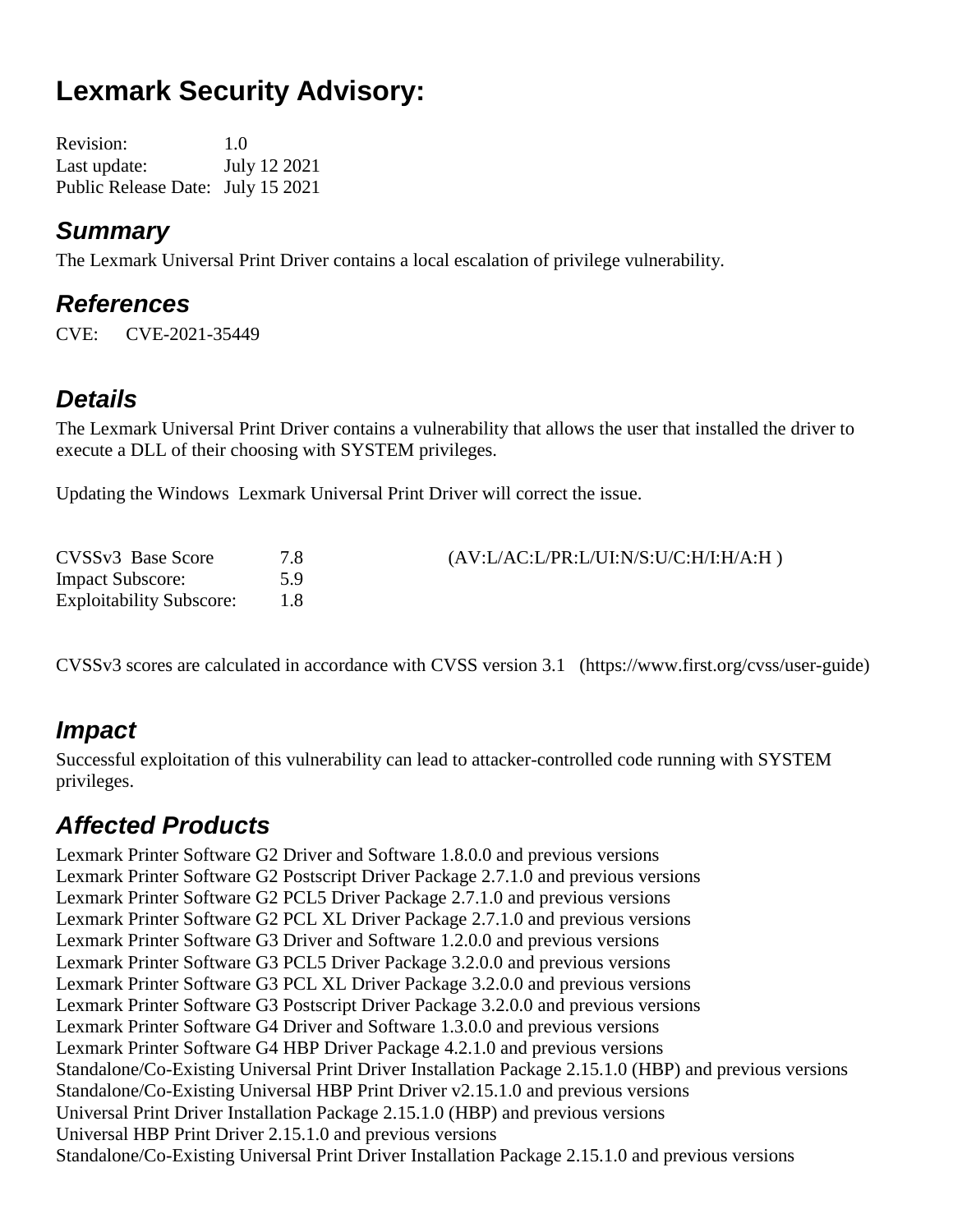Standalone/Co-Existing Universal PostScript 3 Emulation Print Driver 2.15.1.0 and previous versions Standalone/Co-Existing Universal PCL XL Emulation Print Driver 2.15.1.0 and previous versions Standalone/Co-Existing Universal PCL5e Emulation Print Driver 2.15.1.0 and previous versions Universal Print Driver Installation Package 2.15.1.0 and previous versions Universal PostScript 3 Emulation Print Driver v2.15.1.0 and previous versions Universal PCL5e Emulation Print Driver v2.15.1.0 and previous versions Universal PCL XL Emulation Print Driver v2.15.1.0 and previous versions

## *Obtaining Updated Software*

To obtain the patched Software, please visit:

- Lexmark Printer Software G2 Driver and Software version 1.9.0.0 [https://www.lexmark.com/content/iss/www-lexmark-com/en\\_us/support/download.DRI1000440.html](https://www.lexmark.com/content/iss/www-lexmark-com/en_us/support/download.DRI1000440.html)
- Lexmark Printer Software G2 Postscript Driver Package version 2.7.2.0 [https://www.lexmark.com/content/iss/www-lexmark-com/en\\_us/support/download.DRI1000421.html](https://www.lexmark.com/content/iss/www-lexmark-com/en_us/support/download.DRI1000421.html)
- Lexmark Printer Software G2 PCL5 Driver Package version 2.7.2.0 [https://www.lexmark.com/content/iss/www-lexmark-com/en\\_us/support/download.DRI1000422.html](https://www.lexmark.com/content/iss/www-lexmark-com/en_us/support/download.DRI1000422.html)
- Lexmark Printer Software G2 PCL XL Driver Package version 2.7.2.0 [https://www.lexmark.com/content/iss/www-lexmark-com/en\\_us/support/download.DRI1000423.html](https://www.lexmark.com/content/iss/www-lexmark-com/en_us/support/download.DRI1000423.html)
- Lexmark Printer Software G3 Driver and Software version 1.3.0.0 [https://www.lexmark.com/content/iss/www-lexmark-com/en\\_us/support/download.DRI1000439.html](https://www.lexmark.com/content/iss/www-lexmark-com/en_us/support/download.DRI1000439.html)
- Lexmark Printer Software G3 PCL5 Driver Package version 3.2.1.0 [https://www.lexmark.com/content/iss/www-lexmark-com/en\\_us/support/download.DRI1000418.html](https://www.lexmark.com/content/iss/www-lexmark-com/en_us/support/download.DRI1000418.html)
- Lexmark Printer Software G3 PCL XL Driver Package version 3.2.1.0 [https://www.lexmark.com/content/iss/www-lexmark-com/en\\_us/support/download.DRI1000419.html](https://www.lexmark.com/content/iss/www-lexmark-com/en_us/support/download.DRI1000419.html)
- Lexmark Printer Software G3 Postscript Driver Package version 3.2.1.0 [https://www.lexmark.com/content/iss/www-lexmark-com/en\\_us/support/download.DRI1000420.html](https://www.lexmark.com/content/iss/www-lexmark-com/en_us/support/download.DRI1000420.html)
- Lexmark Printer Software G4 Driver and Software version 1.4.0.0 [https://www.lexmark.com/content/iss/www-lexmark-com/en\\_us/support/download.DRI1000438.html](https://www.lexmark.com/content/iss/www-lexmark-com/en_us/support/download.DRI1000438.html)
- Lexmark Printer Software G4 HBP Driver Package version 4.2.2.0 [https://www.lexmark.com/content/iss/www-lexmark-com/en\\_us/support/download.DRI1000424.html](https://www.lexmark.com/content/iss/www-lexmark-com/en_us/support/download.DRI1000424.html)
- Standalone/Co-Existing Universal Print Driver Installation Package v2.15.2.0 (HBP) [https://www.lexmark.com/content/iss/www-lexmark-com/en\\_us/support/download.DRI1000426.html](https://www.lexmark.com/content/iss/www-lexmark-com/en_us/support/download.DRI1000426.html)
- Standalone/Co-Existing Universal HBP Print Driver v2.15.2.0 [https://www.lexmark.com/content/iss/www-lexmark-com/en\\_us/support/download.DRI1000425.html](https://www.lexmark.com/content/iss/www-lexmark-com/en_us/support/download.DRI1000425.html)
- Universal Print Driver Installation Package v2.15.2.0 (HBP) [https://www.lexmark.com/content/iss/www-lexmark-com/en\\_us/support/download.DRI1000428.html](https://www.lexmark.com/content/iss/www-lexmark-com/en_us/support/download.DRI1000428.html)
- Universal HBP Print Driver v2.15.2.0 [https://www.lexmark.com/content/iss/www-lexmark-com/en\\_us/support/download.DRI1000427.html](https://www.lexmark.com/content/iss/www-lexmark-com/en_us/support/download.DRI1000427.html)
- Standalone/Co-Existing Universal Print Driver Installation Package v2.15.2.0 [https://www.lexmark.com/content/iss/www-lexmark-com/en\\_us/support/download.DRI1000432.html](https://www.lexmark.com/content/iss/www-lexmark-com/en_us/support/download.DRI1000432.html)
- Standalone/Co-Existing Universal PostScript 3 Emulation Print Driver v2.15.2.0 [https://www.lexmark.com/content/iss/www-lexmark-com/en\\_us/support/download.DRI1000429.html](https://www.lexmark.com/content/iss/www-lexmark-com/en_us/support/download.DRI1000429.html)
- Standalone/Co-Existing Universal PCL XL Emulation Print Driver v2.15.2.0 [https://www.lexmark.com/content/iss/www-lexmark-com/en\\_us/support/download.DRI1000431.html](https://www.lexmark.com/content/iss/www-lexmark-com/en_us/support/download.DRI1000431.html)